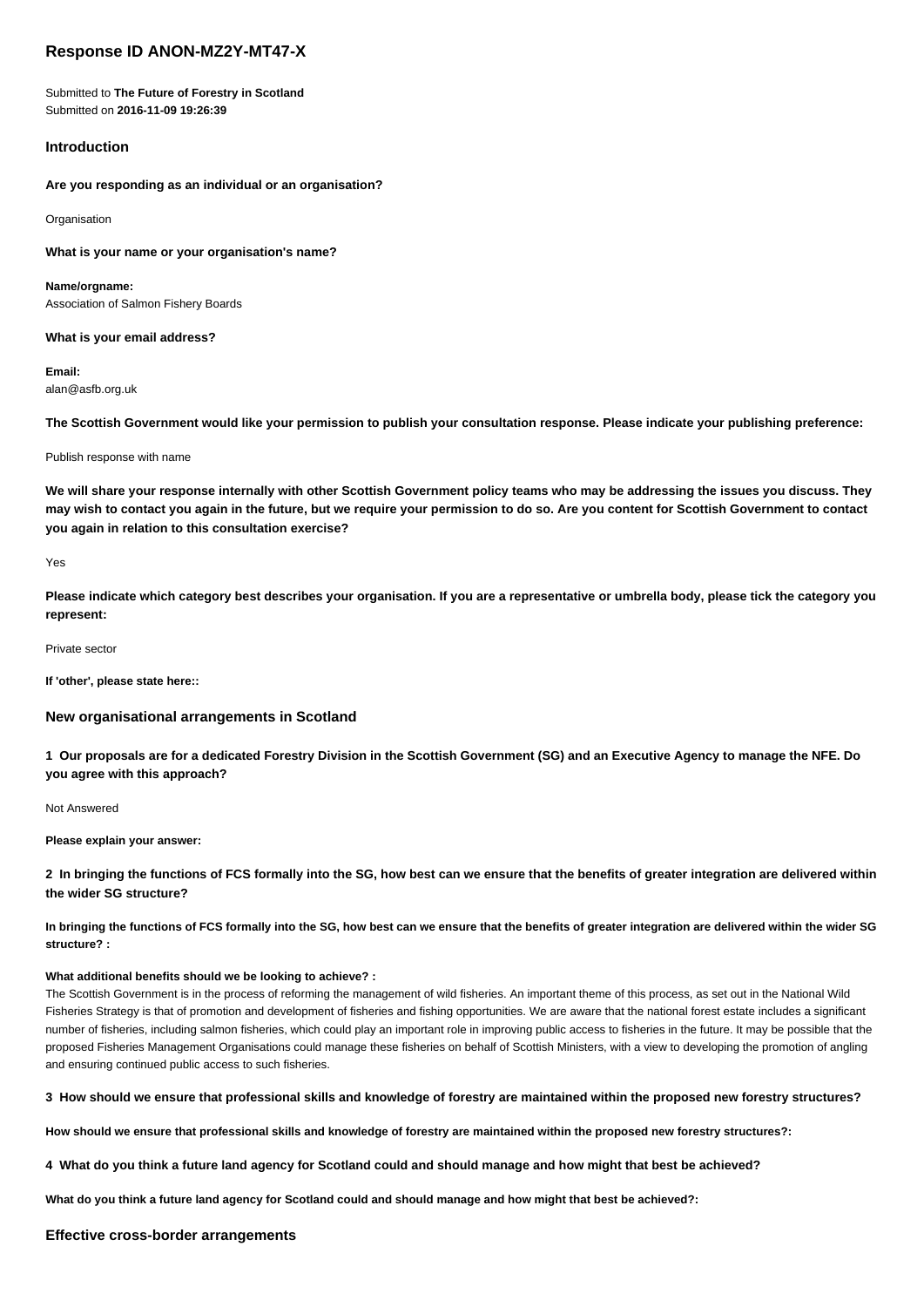**5 Do you agree with the priorities for cross-border co-operation set out above, i.e. forestry research and science, plant health and common codes such as UK Forestry Standard?**

#### Not Answered

**6 If no to question 5, what alternative priorities would you prefer? Why?**

**If no to question 5, what alternative priorities would you prefer? Why?:**

**7 Do you have views on the means by which cross-border arrangements might be delivered effectively to reflect Scottish needs?**

**Do you have views on the means by which cross-border arrangements might be delivered effectively to reflect Scottish needs? :**

### **Legislation and regulation**

**8 Should the Scottish Ministers be placed under a duty to promote forestry?**

#### Not Answered

**9 What specifically should be included in such a general duty?**

**What specifically should be included in such a general duty?:**

**10 Recognising the need to balance economic, environmental and social benefits of forestry, what are your views of the principles set out in chapter 3?**

**Recognising the need to balance economic, environmental and social benefits of forestry, what are your views of the principles set out in chapter 3?:** We support the commitment to maintain international standards of good forestry (sustainable forest management). We are unclear about how 'reasonable balance' will be defined and interpreted - we seek an outcome where the development of afforestation, the management of forests and the production and supply of timber do not have a negative impact upon the riparian and aquatic environment. The use of native trees to improve and restore riparian habitat and the appropriate balance between commercial and native forestry, according to local circumstances, will be key to achieving this outcome.

Natural riverbanks with a fringe of native woodland are important to maintaining healthy river systems. Native trees provide dappled shade which allows light to reach rivers but protects from excessive heating, they also; stabilise banks, reduce erosion, provide food, create shelter for fish and once mature form large woody debris within the river.

Native riparian woodland also gives benefits for natural flood management, particularly when combined with peatland restoration and the blocking of historical drainage.

## **Assessing impact**

**11 Are there any likely impacts the proposals contained in this consultation may have on particular groups of people, with reference to the 'protected characteristics' listed in chapter 4? Please be as specific as possible.**

**Are there any likely impacts the proposals contained in this consultation may have on particular groups of people, with reference to the 'protected characteristics' listed in chapter 4? Please be as specific as possible.:**

**12 Do you think that the proposals contained in this consultation are likely to increase or reduce the costs and burdens placed on any sector? Please be as specific as possible.**

**Do you think that the proposals contained in this consultation are likely to increase or reduce the costs and burdens placed on any sector? Please be as specific as possible.:**

**13 Are there any likely impacts that the proposals contained in this consultation may have upon the privacy of individuals? Please be as specific as possible.**

**Are there any likely impacts that the proposals contained in this consultation may have upon the privacy of individuals? Please be as specific as possible.:**

**14 Are there any likely impacts that the proposals contained in this consultation may have upon the environment? Please be as specific as possible**

**Are there any likely impacts that the proposals contained in this consultation may have upon the environment? Please be as specific as possible :**

# **Any other comments**

**15 Do you have any other comments that you would like to make, relevant to the subject of this consultation, that you have not covered in your answers to other questions?**